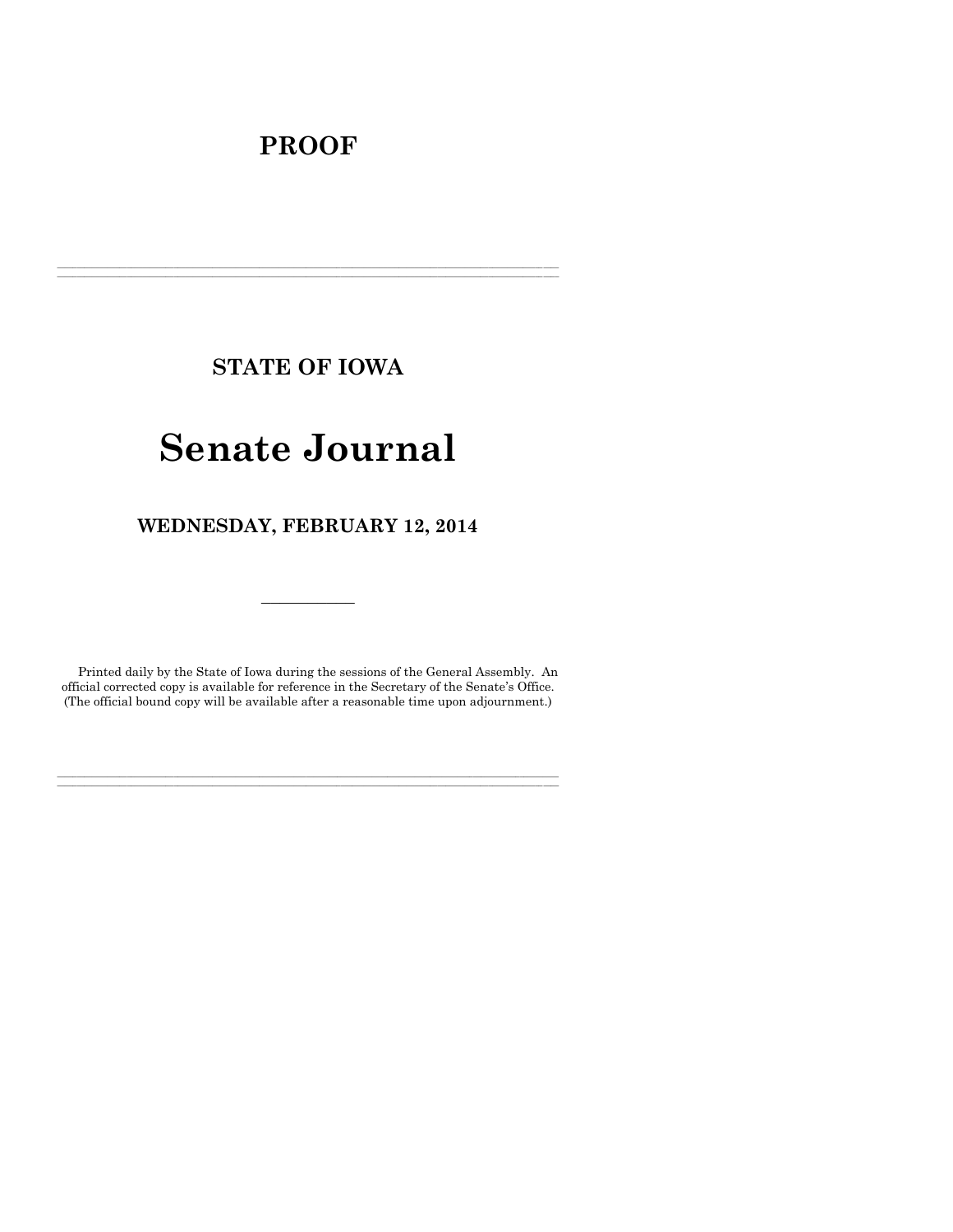# **JOURNAL OF THE SENATE**

 $\overline{\phantom{a}}$ 

THIRTY-FIRST CALENDAR DAY NINETEENTH SESSION DAY

Senate Chamber Des Moines, Iowa, Wednesday, February 12, 2014

The Senate met in regular session at 9:07 a.m., President Jochum presiding.

Prayer was offered by Pastor Michael Wolfram of Trinity Lutheran Church in Des Moines, Iowa. He was the guest of Senators McCoy and Petersen.

# PLEDGE OF ALLEGIANCE

The Pledge of Allegiance was led by Senate Page Alex Cook.

The Journal of Tuesday, February 11, 2014, was approved.

HOUSE MESSAGES RECEIVED AND CONSIDERED

The following messages were received from the Chief Clerk of the House:

MADAM PRESIDENT: I am directed to inform your honorable body that the House has on February 11, 2014, **passed** the following bills in which the concurrence of the Senate is asked:

**[House File 2067](http://coolice.legis.iowa.gov/Cool-ICE/default.asp?Category=billinfo&Service=Billbook&frame=1&GA=85&hbill=HF2067)**, a bill for an act relating to the use of youth spring wild turkey hunting licenses.

Read first time and referred to committee on **Natural Resources and Environment**.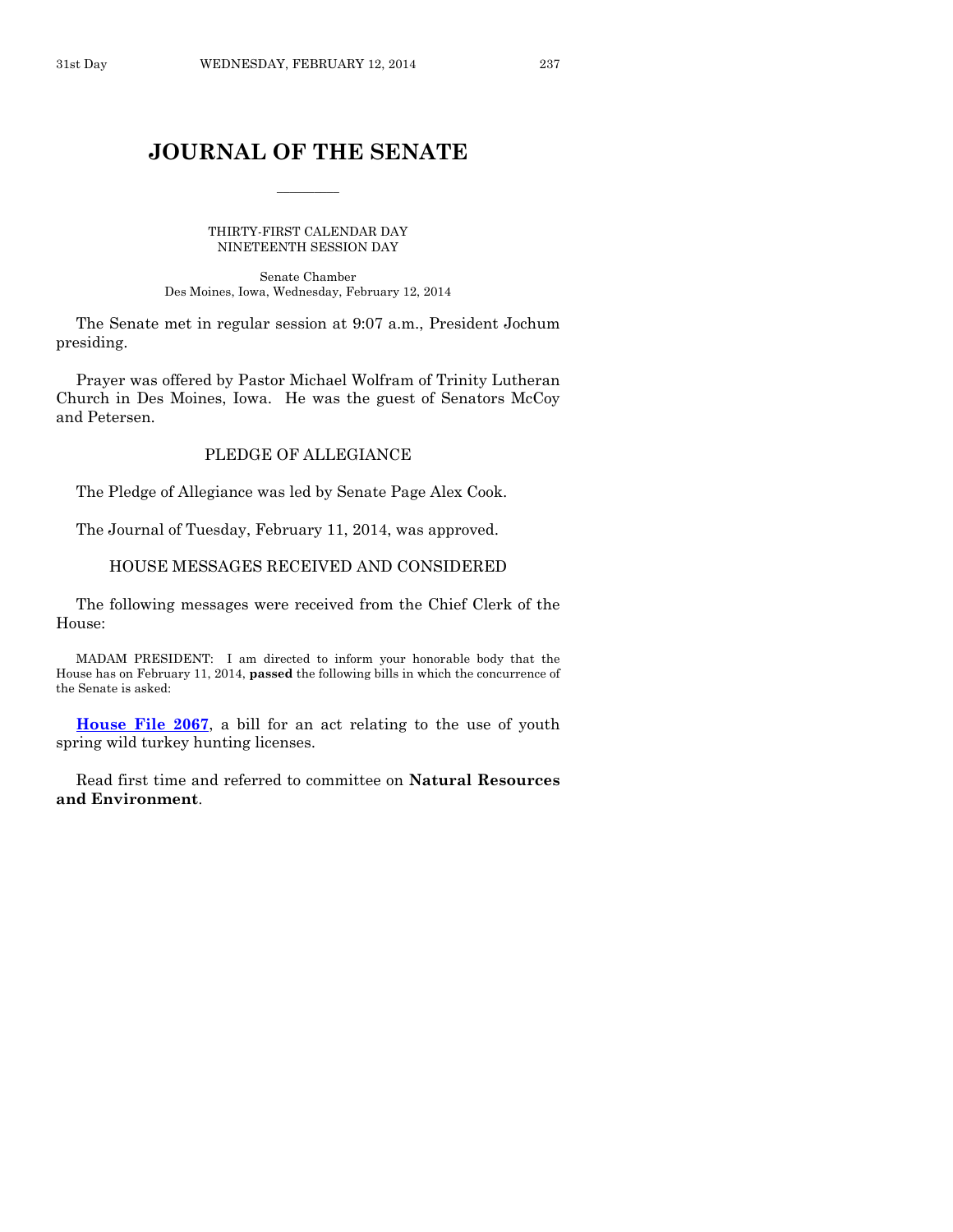**[House File 2108](http://coolice.legis.iowa.gov/Cool-ICE/default.asp?Category=billinfo&Service=Billbook&frame=1&GA=85&hbill=HF2108)**, a bill for an act relating to property tax assessment and taxation by modifying requirements relating to property assessment notices and equalization order notices, modifying provisions relating to property assessment protests, and including applicability provisions.

Read first time and referred to committee on **Ways and Means**.

**[House File 2109](http://coolice.legis.iowa.gov/Cool-ICE/default.asp?Category=billinfo&Service=Billbook&frame=1&GA=85&hbill=HF2109)**, a bill for an act relating to vapor products and alternative nicotine products, and providing penalties.

Read first time and referred to committee on **Human Resources**.

**[House File 2130](http://coolice.legis.iowa.gov/Cool-ICE/default.asp?Category=billinfo&Service=Billbook&frame=1&GA=85&hbill=HF2130)**, a bill for an act relating to matters under the purview of the banking division of the department of commerce.

Read first time and attached to **companion [Senate File 2115](http://coolice.legis.iowa.gov/Cool-ICE/default.asp?Category=billinfo&Service=Billbook&frame=1&GA=85&hbill=SF2115)**.

**[House File 2131](http://coolice.legis.iowa.gov/Cool-ICE/default.asp?Category=billinfo&Service=Billbook&frame=1&GA=85&hbill=HF2131)**, a bill for an act modifying provisions applicable to the recording of a mortgage or deed of trust executed by a transmitting utility.

Read first time and attached to **companion [Senate File 2093](http://coolice.legis.iowa.gov/Cool-ICE/default.asp?Category=billinfo&Service=Billbook&frame=1&GA=85&hbill=SF2093)**.

**[House File 2132](http://coolice.legis.iowa.gov/Cool-ICE/default.asp?Category=billinfo&Service=Billbook&frame=1&GA=85&hbill=HF2132)**, a bill for an act establishing the Gideon fellowship program in the office of the state public defender.

Read first time and referred to committee on **Judiciary**.

**[House File 2175](http://coolice.legis.iowa.gov/Cool-ICE/default.asp?Category=billinfo&Service=Billbook&frame=1&GA=85&hbill=HF2175)**, a bill for an act relating to the use of telecommunications technology in terminations of pregnancies, and providing penalties.

Read first time and referred to committee on **Human Resources**.

# ADJOURNMENT

On motion of Senator Gronstal, the Senate adjourned at 9:15 a.m. until 9:00 a.m., Thursday, February 13, 2014.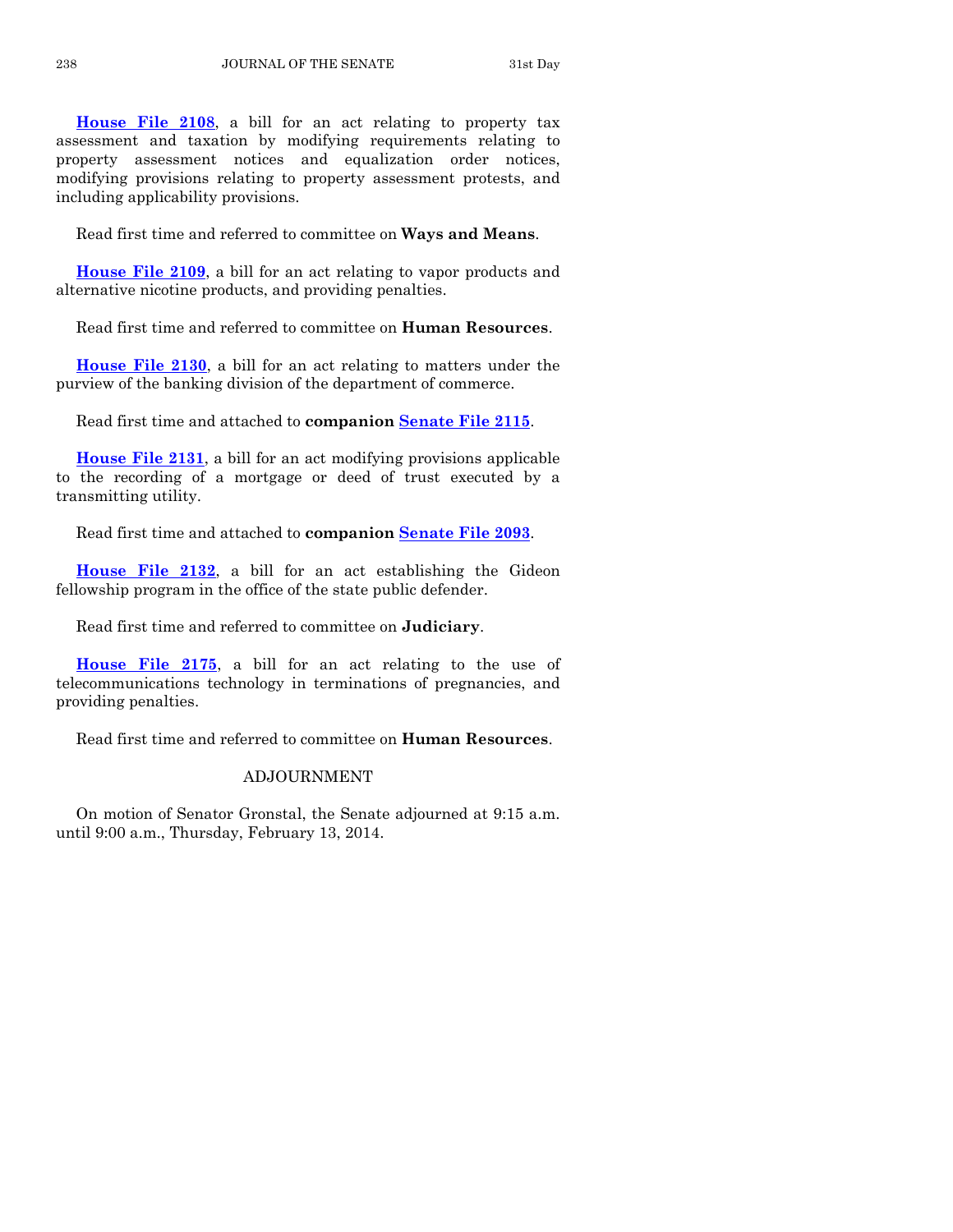# **APPENDIX**

# COMMUNICATION RECEIVED

The following communication was received in the office of the Secretary of the Senate and placed on file in the Legislative Services Agency:

#### DEPARTMENT OF AGRICULTURE AND LAND STEWARDSHIP

Watershed Improvement Review Board 2013 Annual Report, pursuant to Iowa Code section 466A.3. Report received on February 12, 2014.

# CERTIFICATES OF RECOGNITION

The Secretary of the Senate issued the following certificates of recognition:

Earl and Mildred Beckman, Burlington – For celebrating their 50th anniversary. Senator Courtney.

Mildred Harbison, Morning Sun – For celebrating her 90th birthday. Senator Courtney.

Frances Pogemiller, Winfield – For celebrating her 104th birthday. Senator Courtney.

Neil and MaryAnn Stanbary, West Burlington – For celebrating their 65th anniversary. Senator Courtney.

# REPORTS OF COMMITTEE MEETINGS

#### **AGRICULTURE**

**Convened:** Wednesday, February 12, 2014, 11:35 a.m.

**Members Present:** Seng, Chair; Zumbach, Ranking Member; Beall, Bowman, Brase, Greiner, Guth, Hart, Houser, Kapucian, and Sodders.

**Members Absent:** Taylor, Vice Chair; and Black (both excused).

**Committee Business:** Passed [SF 2055.](http://coolice.legis.iowa.gov/Cool-ICE/default.asp?Category=billinfo&Service=Billbook&frame=1&GA=85&hbill=SF2055)

**Adjourned:** 11:40 a.m.

**COMMERCE**

**Convened:** Tuesday, February 11, 2014, 2:00 p.m.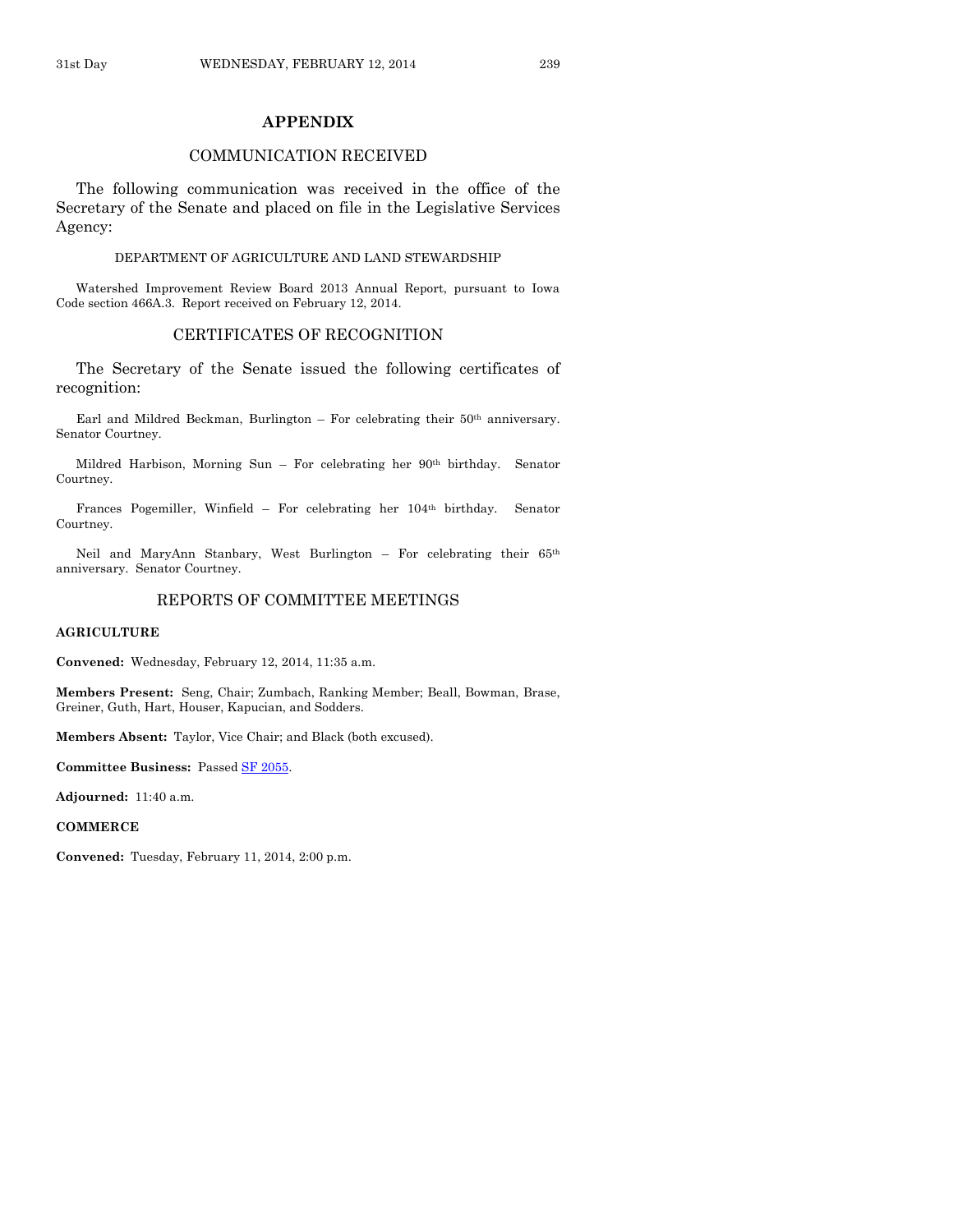**Members Present:** McCoy, Chair; Petersen, Vice Chair; Anderson, Ranking Member; Beall, Bertrand, Bolkcom, Breitbach, Mathis, Schneider, Schoenjahn, Seng, Sinclair, and Wilhelm.

**Members Absent:** Chapman and Hatch (both excused).

**Committee Business:** Presentations.

**Adjourned:** 2:45 p.m.

**ECONOMIC GROWTH**

**Convened:** Tuesday, February 11, 2014, 3:05 p.m.

**Members Present:** Sodders, Chair; Bowman, Vice Chair; Behn, Danielson, Dotzler, Hart, Houser, Mathis, Schneider, Taylor, Whitver, and Wilhelm.

**Members Absent:** Bertrand, Ranking Member; Chelgren, and Hatch (all excused).

**Committee Business:** Approved [SSB 3121;](http://coolice.legis.iowa.gov/Cool-ICE/default.asp?Category=billinfo&Service=Billbook&frame=1&GA=85&hbill=SSB3121) presentation.

**Adjourned:** 3:55 p.m.

**EDUCATION**

**Convened:** Wednesday, February 12, 2014, 1:05 p.m.

**Members Present:** Quirmbach, Chair; Schoenjahn, Vice Chair; Beall, Behn, Boettger, Bowman, Dvorsky, Hart, Hogg, Johnson, Mathis, Sinclair, Wilhelm, and Zaun.

**Members Absent:** Ernst, Ranking Member (excused).

**Committee Business:** Appointments; presentations.

**Adjourned:** 2:00 p.m.

**JUDICIARY**

**Convened:** Tuesday, February 11, 2014, 4:00 p.m.

**Members Present:** Hogg, Chair; Courtney, Vice Chair; Schneider, Ranking Member; Boettger, Dvorsky, Garrett, Horn, Petersen, Quirmbach, Sodders, Taylor, Whitver, and Zaun.

**Members Absent:** None.

**Committee Business:** Passed SFs 2015, 2019, and 2041; approved SSBs 3075, 3077, 3116, and 3143; governor's appointees.

**Adjourned:** 4:50 p.m.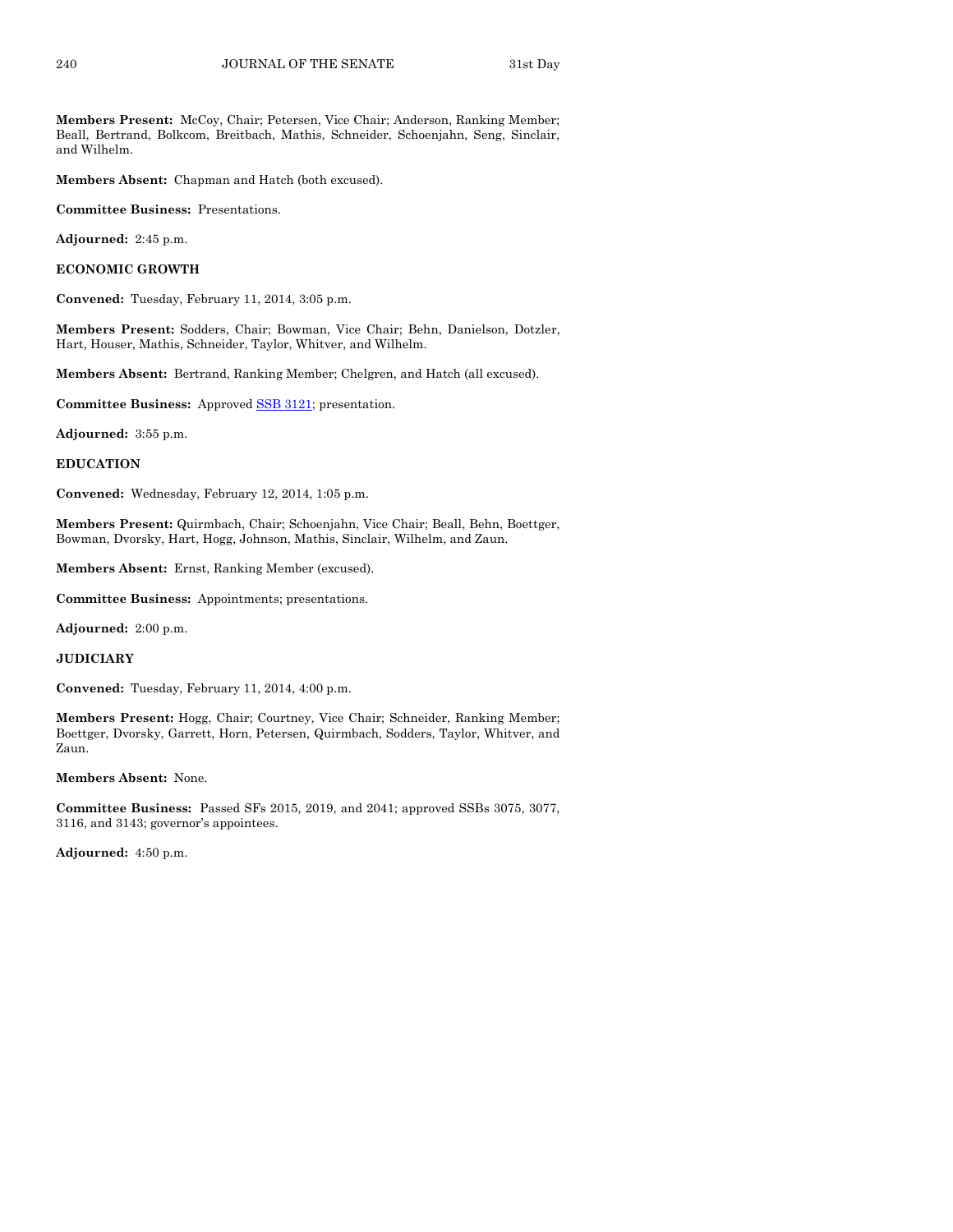#### **LABOR AND BUSINESS RELATIONS**

**Convened:** Wednesday, February 12, 2014, 1:00 p.m.

**Members Present:** Horn, Chair; Dearden, Vice Chair; Houser, Ranking Member; Anderson, Brase, Chapman, Dix, Dotzler, Seng, and Sodders.

**Members Absent:** Hatch (excused).

**Committee Business:** Approved [SSB 3005.](http://coolice.legis.iowa.gov/Cool-ICE/default.asp?Category=billinfo&Service=Billbook&frame=1&GA=85&hbill=SSB3005)

**Adjourned:** 1:05 p.m.

#### **NATURAL RESOURCES AND ENVIRONMENT**

**Convened:** Tuesday, February 11, 2014, 3:00 p.m.

**Members Present:** Dearden, Chair; Greiner, Ranking Member; Bolkcom, Brase, Breitbach, Hogg, Johnson, Ragan, Rozenboom, Schoenjahn, Seng, and Zumbach.

**Members Absent:** Black, Vice Chair (excused).

**Committee Business:** Presentation.

**Adjourned:** 3:35 p.m.

#### **TRANSPORTATION**

**Convened:** Wednesday, February 12, 2014, 3:05 p.m.

**Members Present:** Bowman, Chair; Beall, Vice Chair; Kapucian, Ranking Member; Behn, Brase, Breitbach, Danielson, Dearden, Dvorsky, Feenstra, Taylor, and Zumbach.

**Members Absent:** McCoy (excused).

**Committee Business:** Passed [SF 2059;](http://coolice.legis.iowa.gov/Cool-ICE/default.asp?Category=billinfo&Service=Billbook&frame=1&GA=85&hbill=SF2059) presentation.

**Adjourned:** 3:25 p.m.

# **APPROPRIATIONS SUBCOMMITTEE ON AGRICULTURE AND NATURAL RESOURCES**

**Convened:** Wednesday, February 12, 2014, 10:05 a.m.

**Members Present:** Black, Chair; Dearden, Vice Chair; Rozenboom, Ranking Member; Greiner, and Wilhelm.

**Members Absent:** None.

**Committee Business:** Presentation.

**Adjourned:** 11:20 a.m.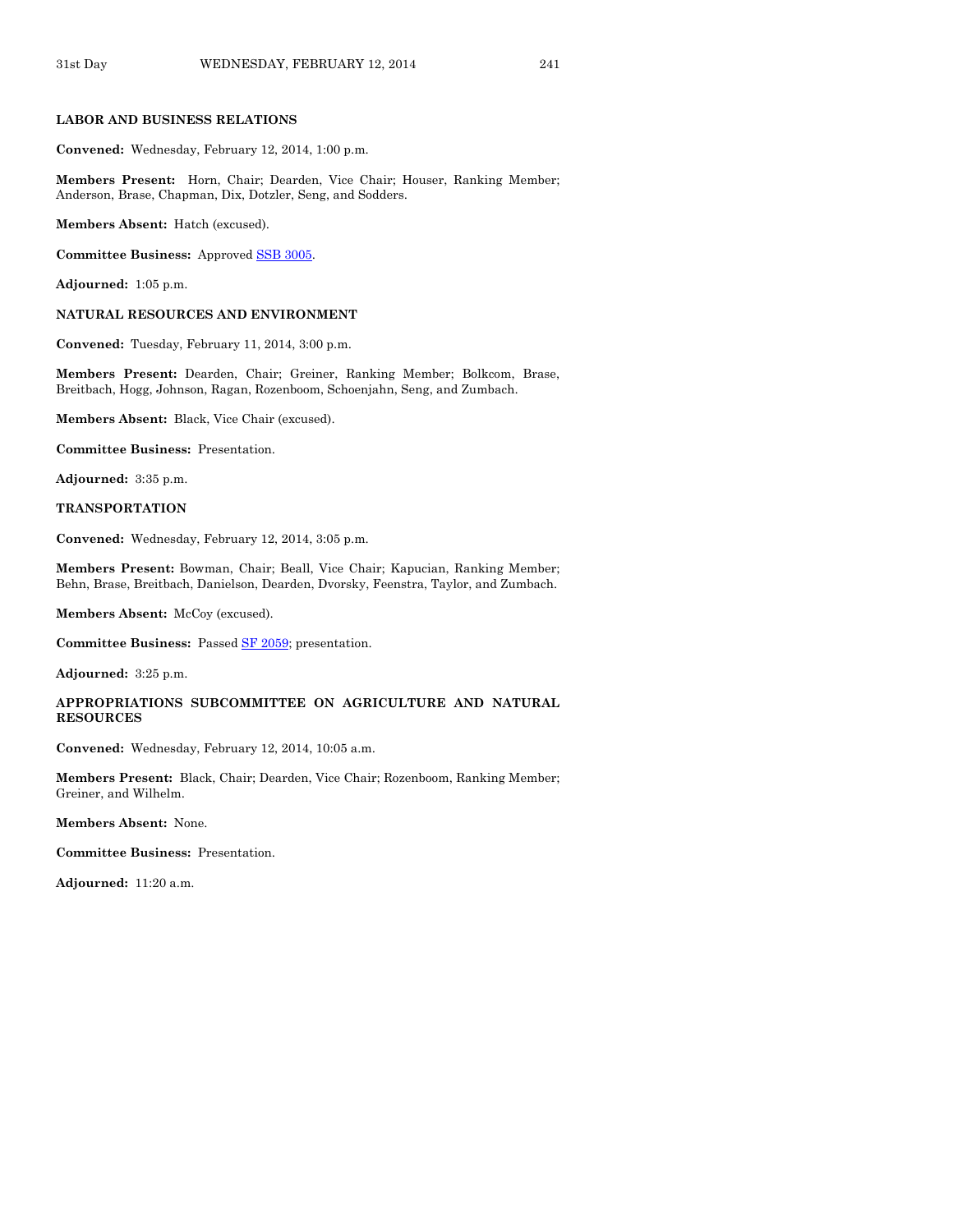# **APPROPRIATIONS SUBCOMMITTEE ON HEALTH AND HUMAN SERVICES**

**Convened:** Wednesday, February 12, 2014, 10:05 a.m.

**Members Present:** Hatch, Chair; Ragan, Vice Chair; Segebart, Ranking Member; Bolkcom, and Johnson.

**Members Absent:** None.

**Committee Business:** Presentation.

**Adjourned:** 11:10 a.m.

#### **APPROPRIATIONS SUBCOMMITTEE ON JUSTICE SYSTEM**

**Convened:** Wednesday, February 12, 2014, 10:00 a.m.

**Members Present:** Courtney, Chair; Hogg, Vice Chair; Garrett, Ranking Member; and Taylor.

**Members Absent:** Chelgren (excused).

**Committee Business:** Organizational meeting.

**Adjourned:** 11:15 a.m.

#### **APPROPRIATIONS SUBCOMMITTEE ON TRANSPORTATION, INFRASTRUCTURE, AND CAPITALS**

**Convened:** Tuesday, February 11, 2014, 10:20 a.m.

**Members Present:** McCoy, Chair; Beall, Vice Chair; Kapucian, Ranking Member; Anderson, and Bowman.

**Members Absent:** None.

**Committee Business:** Organizational meeting.

**Adjourned:** 11:45 a.m.

**ALSO:**

**Convened:** Wednesday, February 12, 2014, 10:15 a.m.

**Members Present:** McCoy, Chair; Beall, Vice Chair; Kapucian, Ranking Member; and Anderson.

**Members Absent:** Bowman (excused).

**Committee Business:** Organizational meeting.

**Adjourned:** 10:50 a.m.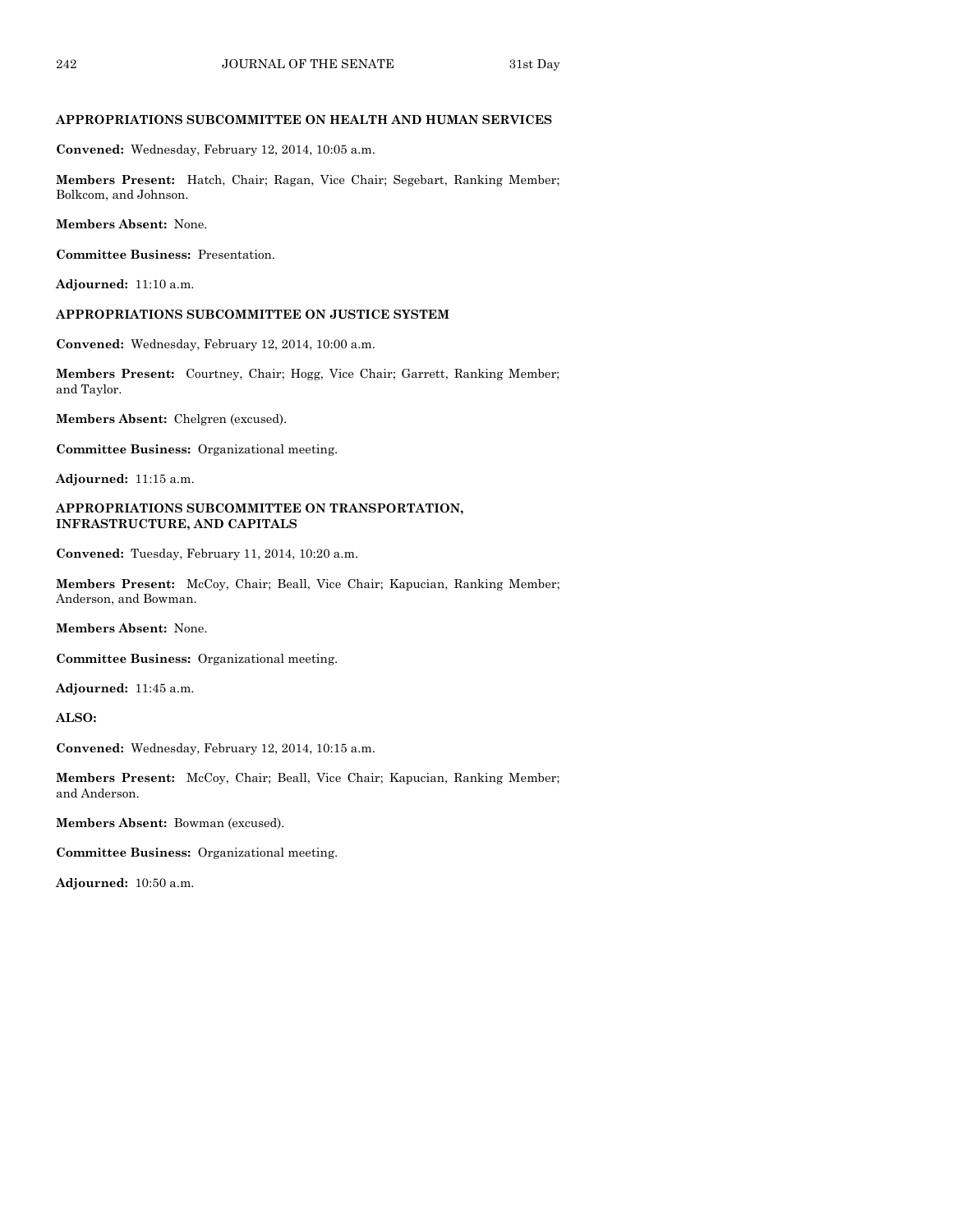# INTRODUCTION OF RESOLUTION

**[Senate Joint Resolution 2003](http://coolice.legis.iowa.gov/Cool-ICE/default.asp?Category=billinfo&Service=Billbook&frame=1&GA=85&hbill=SJR2003)**, by Bolkcom, Dvorsky, and Black, a joint resolution requesting the call of a constitutional convention in order to propose an amendment to the Constitution of the United States to allow Congress and the states to prohibit or otherwise regulate the expenditure of funds for political speech by any corporation, limited liability company, or other corporate entity.

Read first time under Rule 28 and referred to committee on **Rules and Administration**.

# INTRODUCTION OF BILLS

**[Senate File 2160](http://coolice.legis.iowa.gov/Cool-ICE/default.asp?Category=billinfo&Service=Billbook&frame=1&GA=85&hbill=SF2160)**, by committee on Human Resources, a bill for an act relating to third-party payment of services provided by physical therapists, occupational therapists, and speech pathologists.

Read first time under Rule 28 and **placed on calendar**.

**[Senate File 2161](http://coolice.legis.iowa.gov/Cool-ICE/default.asp?Category=billinfo&Service=Billbook&frame=1&GA=85&hbill=SF2161)**, by Bolkcom, a bill for an act relating to the use of certain chemicals in children's products, providing civil penalties, and including effective date provisions.

Read first time under Rule 28 and referred to committee on **Human Resources**.

**[Senate File 2162](http://coolice.legis.iowa.gov/Cool-ICE/default.asp?Category=billinfo&Service=Billbook&frame=1&GA=85&hbill=SF2162)**, by Petersen, a bill for an act requiring the chief technology officer to implement a confidential common database in conjunction with state agencies involved with administering or verifying eligibility for public benefits programs.

Read first time under Rule 28 and referred to committee on **State Government**.

**[Senate File 2163](http://coolice.legis.iowa.gov/Cool-ICE/default.asp?Category=billinfo&Service=Billbook&frame=1&GA=85&hbill=SF2163)**, by Sodders, a bill for an act relating to the calculation of the amount of the child and dependent care tax credit, and including effective date and retroactive applicability provisions.

Read first time under Rule 28 and referred to committee on **Ways and Means**.

**[Senate File 2164](http://coolice.legis.iowa.gov/Cool-ICE/default.asp?Category=billinfo&Service=Billbook&frame=1&GA=85&hbill=SF2164)**, by Hatch, a bill for an act relating to the individual income tax by modifying the income tax brackets and tax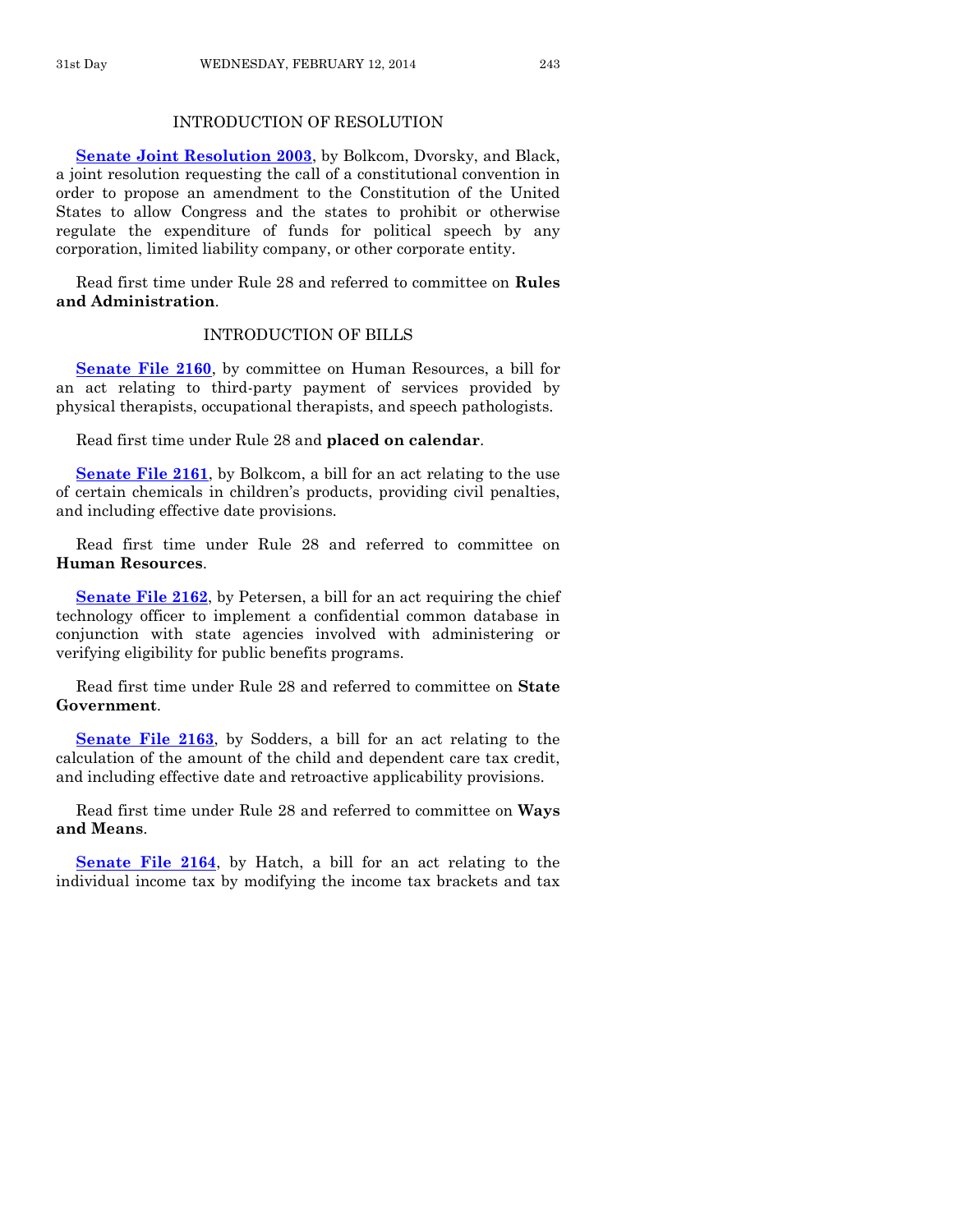rates, increasing the net income amounts for purposes of the alternate tax and minimum filing thresholds, eliminating the deduction for federal income taxes paid, increasing the personal exemption credit for dependents, and creating an exemption for certain married wage earners, and including effective date and retroactive applicability provisions.

Read first time under Rule 28 and referred to committee on **Ways and Means**.

**[Senate File 2165](http://coolice.legis.iowa.gov/Cool-ICE/default.asp?Category=billinfo&Service=Billbook&frame=1&GA=85&hbill=SF2165)**, by Dvorsky, a bill for an act relating to rural water providers by making changes to water service requirements.

Read first time under Rule 28 and referred to committee on **Local Government**.

**[Senate File 2166](http://coolice.legis.iowa.gov/Cool-ICE/default.asp?Category=billinfo&Service=Billbook&frame=1&GA=85&hbill=SF2166)**, by McCoy, a bill for an act providing for the regulation of commercial establishments keeping nonagricultural animals, providing for fees and appropriations, and making penalties applicable.

Read first time under Rule 28 and referred to committee on **Commerce**.

**[Senate File 2167](http://coolice.legis.iowa.gov/Cool-ICE/default.asp?Category=billinfo&Service=Billbook&frame=1&GA=85&hbill=SF2167)**, by committee on Human Resources, a bill for an act relating to employment, disciplinary, and other procedures for entities regulated by the department of inspections and appeals, and including applicability provisions.

Read first time under Rule 28 and **placed on calendar**.

**[Senate File 2168](http://coolice.legis.iowa.gov/Cool-ICE/default.asp?Category=billinfo&Service=Billbook&frame=1&GA=85&hbill=SF2168)**, by committee on Judiciary, a bill for an act creating the Iowa uniform power of attorney Act and providing penalties and including applicability provisions.

Read first time under Rule 28 and **placed on calendar**.

**[Senate File 2169](http://coolice.legis.iowa.gov/Cool-ICE/default.asp?Category=billinfo&Service=Billbook&frame=1&GA=85&hbill=SF2169)**, by committee on Judiciary, a bill for an act relating to wills including witness testimony, distribution of property, and claims of personal representatives, and including retroactive and other applicability provisions.

Read first time under Rule 28 and **placed on calendar**.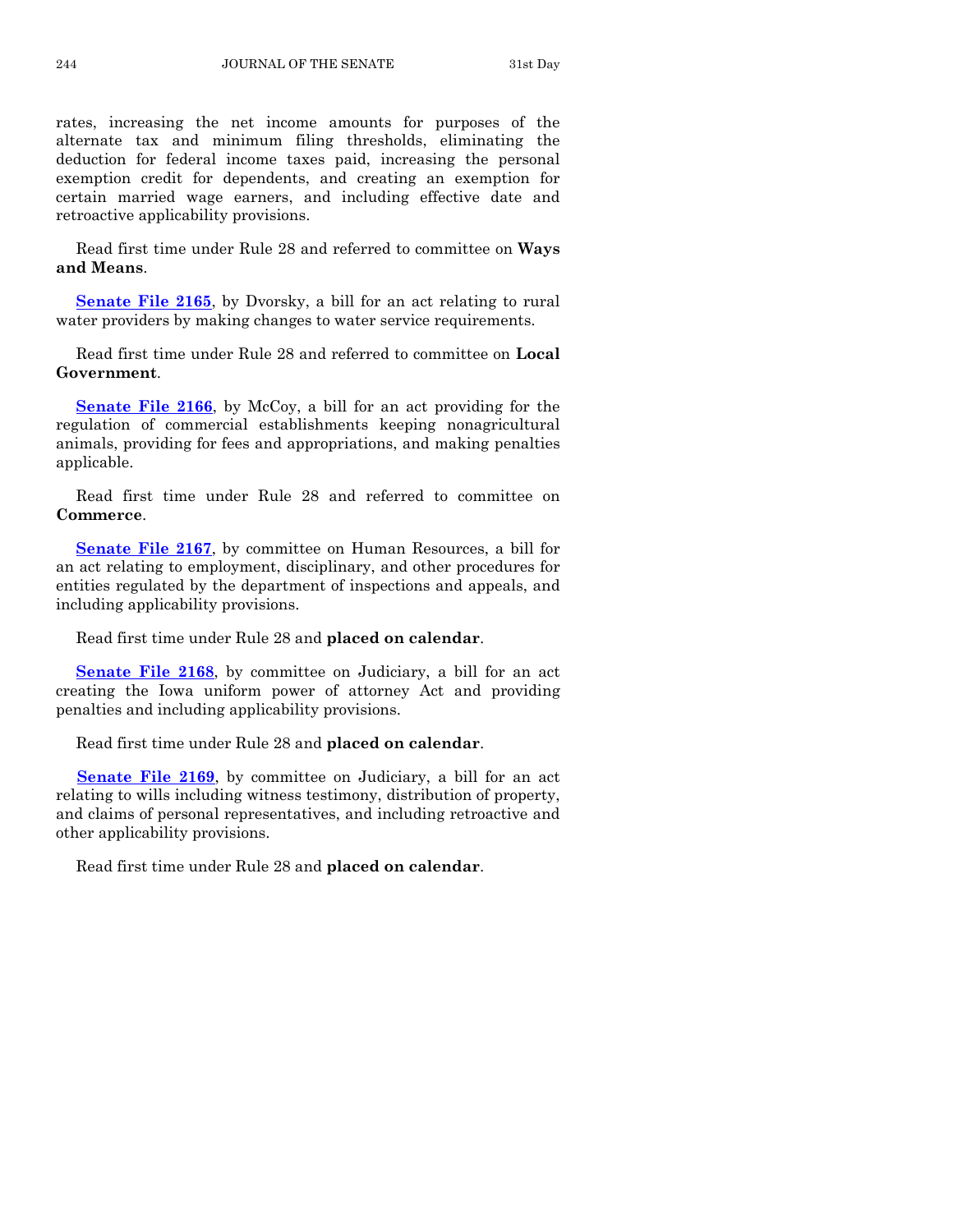**[Senate File 2170](http://coolice.legis.iowa.gov/Cool-ICE/default.asp?Category=billinfo&Service=Billbook&frame=1&GA=85&hbill=SF2170)**, by Hart, a bill for an act related to customers with delinquent accounts for the provision of wastewater, sewer system, storm water drainage system, or sewage treatment services by a city utility or city enterprise.

Read first time under Rule 28 and referred to committee on **Ways and Means**.

**[Senate File 2171](http://coolice.legis.iowa.gov/Cool-ICE/default.asp?Category=billinfo&Service=Billbook&frame=1&GA=85&hbill=SF2171)**, by Garrett, Segebart, Behn, Anderson, Johnson, Greiner, Bertrand, Zaun, and Rozenboom, a bill for an act relating to the employment of unauthorized aliens and providing penalties.

Read first time under Rule 28 and referred to committee on **Labor and Business Relations**.

**[Senate File 2172](http://coolice.legis.iowa.gov/Cool-ICE/default.asp?Category=billinfo&Service=Billbook&frame=1&GA=85&hbill=SF2172)**, by Chapman, a bill for an act relating to providing material support to federal agencies under certain circumstances, providing penalties, and including effective date provisions.

Read first time under Rule 28 and referred to committee on **Judiciary**.

**[Senate File 2173](http://coolice.legis.iowa.gov/Cool-ICE/default.asp?Category=billinfo&Service=Billbook&frame=1&GA=85&hbill=SF2173)**, by Petersen, a bill for an act establishing an Iowa center for suicide prevention in the department of education and requiring school employee training and protocols relating to suicide prevention and trauma-informed care and making an appropriation.

Read first time under Rule 28 and referred to committee on **Education**.

**[Senate File 2174](http://coolice.legis.iowa.gov/Cool-ICE/default.asp?Category=billinfo&Service=Billbook&frame=1&GA=85&hbill=SF2174)**, by Quirmbach, a bill for an act relating to the regulation of tanning facilities and making penalties applicable.

Read first time under Rule 28 and referred to committee on **Human Resources**.

**[Senate File 2175](http://coolice.legis.iowa.gov/Cool-ICE/default.asp?Category=billinfo&Service=Billbook&frame=1&GA=85&hbill=SF2175)**, by Hart, a bill for an act concerning alcoholic beverage control, by allowing micro-distilled spirits manufacturers to sell its micro-distilled spirits at retail for on-site consumption and concerning dramshop liability insurance, and establishing fees.

Read first time under Rule 28 and referred to committee on **Commerce**.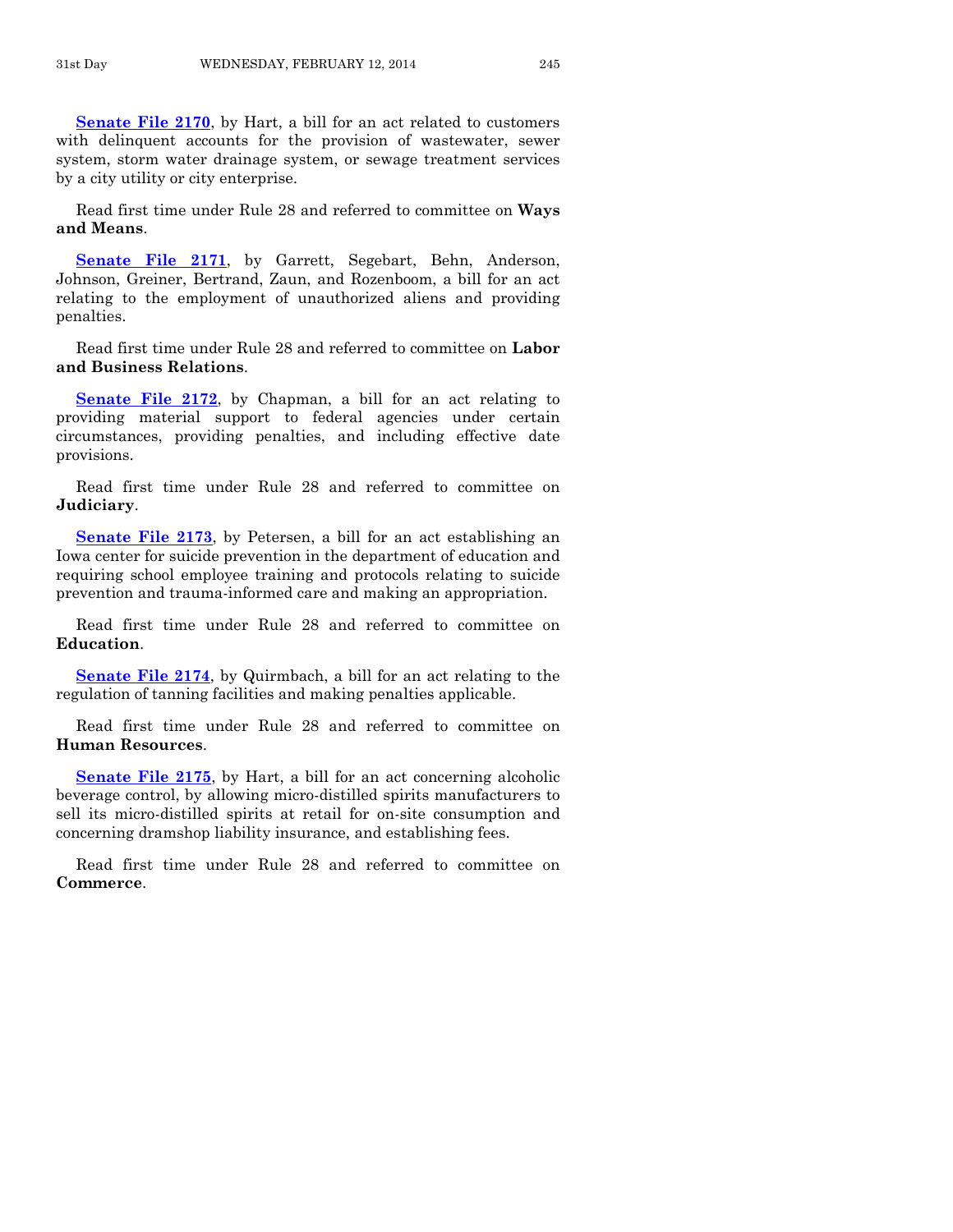**[Senate File 2176](http://coolice.legis.iowa.gov/Cool-ICE/default.asp?Category=billinfo&Service=Billbook&frame=1&GA=85&hbill=SF2176)**, by Petersen, a bill for an act establishing a refugee family support services pilot program and making appropriations.

Read first time under Rule 28 and referred to committee on **Education**.

**[Senate File 2177](http://coolice.legis.iowa.gov/Cool-ICE/default.asp?Category=billinfo&Service=Billbook&frame=1&GA=85&hbill=SF2177)**, by Quirmbach, a bill for an act relating to the use of construction managers for certain public improvement projects.

Read first time under Rule 28 and referred to committee on **Local Government**.

# STUDY BILLS RECEIVED

# **[SSB 3173](http://coolice.legis.iowa.gov/Cool-ICE/default.asp?Category=billinfo&Service=Billbook&frame=1&GA=85&hbill=SSB3173) Commerce**

Exempting internet protocol-enabled service and voice over internet protocol service from specified regulatory authority.

# **[SSB 3174](http://coolice.legis.iowa.gov/Cool-ICE/default.asp?Category=billinfo&Service=Billbook&frame=1&GA=85&hbill=SSB3174) State Government**

Concerning government accountability and concerning service contract requirements.

# SUBCOMMITTEE ASSIGNMENTS

#### **[Senate File 2140](http://coolice.legis.iowa.gov/Cool-ICE/default.asp?Category=billinfo&Service=Billbook&frame=1&GA=85&hbill=SF2140)**

TRANSPORTATION: Danielson, Chair; Beall and Kapucian

#### **[Senate File 2153](http://coolice.legis.iowa.gov/Cool-ICE/default.asp?Category=billinfo&Service=Billbook&frame=1&GA=85&hbill=SF2153)**

COMMERCE: McCoy, Chair; Chapman and Petersen

#### **[Senate File 2154](http://coolice.legis.iowa.gov/Cool-ICE/default.asp?Category=billinfo&Service=Billbook&frame=1&GA=85&hbill=SF2154)**

EDUCATION: Dvorsky, Chair; Boettger and Hogg

#### **[Senate File 2159](http://coolice.legis.iowa.gov/Cool-ICE/default.asp?Category=billinfo&Service=Billbook&frame=1&GA=85&hbill=SF2159)**

NATURAL RESOURCES AND ENVIRONMENT: Bolkcom, Chair; Black and Rozenboom

# **[Senate File 2161](http://coolice.legis.iowa.gov/Cool-ICE/default.asp?Category=billinfo&Service=Billbook&frame=1&GA=85&hbill=SF2161)**

HUMAN RESOURCES: Bolkcom, Chair; Quirmbach and Whitver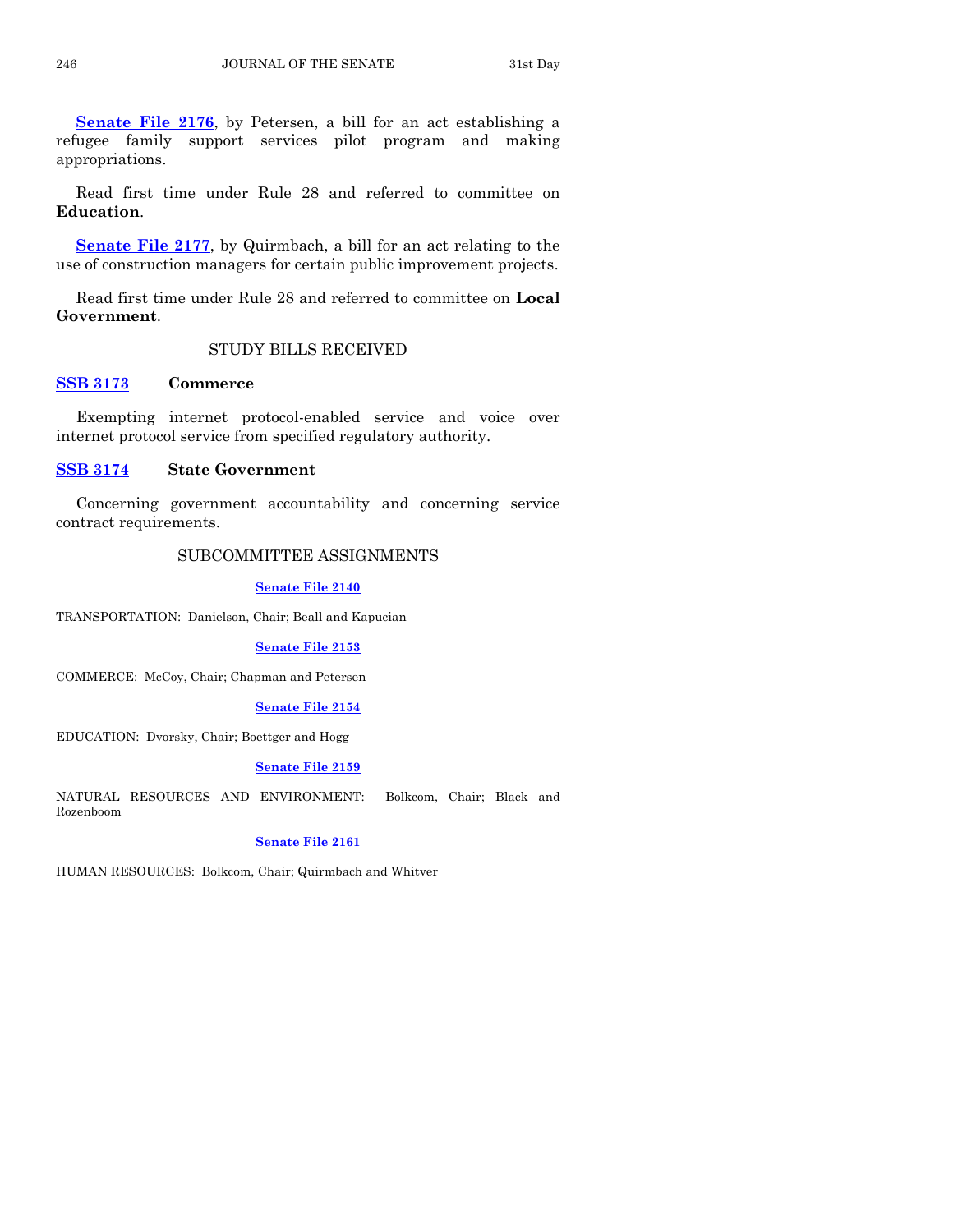#### **[House File 2067](http://coolice.legis.iowa.gov/Cool-ICE/default.asp?Category=billinfo&Service=Billbook&frame=1&GA=85&hbill=HF2067)**

NATURAL RESOURCES AND ENVIRONMENT: Dearden, Chair; Brase and Zumbach

#### **[House File 2109](http://coolice.legis.iowa.gov/Cool-ICE/default.asp?Category=billinfo&Service=Billbook&frame=1&GA=85&hbill=HF2109)**

HUMAN RESOURCES: Dotzler, Chair; Johnson and Quirmbach

#### **[House File 2175](http://coolice.legis.iowa.gov/Cool-ICE/default.asp?Category=billinfo&Service=Billbook&frame=1&GA=85&hbill=HF2175)**

HUMAN RESOURCES: Quirmbach, Chair; Bolkcom and Ernst

#### **[SSB 3173](http://coolice.legis.iowa.gov/Cool-ICE/default.asp?Category=billinfo&Service=Billbook&frame=1&GA=85&hbill=SSB3173)**

COMMERCE: McCoy, Chair; Anderson, Beall, Bertrand, Bolkcom, Breitbach, Chapman, Hatch, Mathis, Petersen, Schneider, Schoenjahn, Seng, Sinclair, and Wilhelm.

#### **[SSB 3174](http://coolice.legis.iowa.gov/Cool-ICE/default.asp?Category=billinfo&Service=Billbook&frame=1&GA=85&hbill=SSB3174)**

STATE GOVERNMENT: Danielson, Chair; Dearden, Schneider

# FINAL COMMITTEE REPORTS OF BILL ACTION

#### **HUMAN RESOURCES**

**Bill Title:** [\\*SENATE FILE 2160](http://coolice.legis.iowa.gov/Cool-ICE/default.asp?Category=billinfo&Service=Billbook&frame=1&GA=85&hbill=SF2160) [\(SSB 3054\)](http://coolice.legis.iowa.gov/Cool-ICE/default.asp?Category=billinfo&Service=Billbook&frame=1&GA=85&hbill=SSB3054), a bill for an act relating to third-party payment of services provided by physical therapists, occupational therapists, and speech pathologists.

# **Recommendation:** APPROVED COMMITTEE BILL.

**Final Vote:** Ayes, 11: Ragan, Wilhelm, Boettger, Bolkcom, Dotzler, Ernst, Jochum, Mathis, Quirmbach, Segebart, and Whitver. Nays, none. Absent, 2: Johnson and Hatch.

#### **Fiscal Note:** NOT REQUIRED UNDER JOINT RULE 17.

\*Pursuant to Rule 40, the Legislative Services Agency reported nonsubstantive changes to the members of the Human Resources Committee on Senate [File 2160,](http://coolice.legis.iowa.gov/Cool-ICE/default.asp?Category=billinfo&Service=Billbook&frame=1&GA=85&hbill=SF2160) and they were attached to the committee report.

#### **ALSO:**

**Bill Title:** [\\*SENATE FILE 2167](http://coolice.legis.iowa.gov/Cool-ICE/default.asp?Category=billinfo&Service=Billbook&frame=1&GA=85&hbill=SF2167) [\(SSB 3011\)](http://coolice.legis.iowa.gov/Cool-ICE/default.asp?Category=billinfo&Service=Billbook&frame=1&GA=85&hbill=SSB3011), a bill for an act relating to employment, disciplinary, and other procedures for entities regulated by the department of inspections and appeals, and including applicability provisions.

**Recommendation:** APPROVED COMMITTEE BILL.